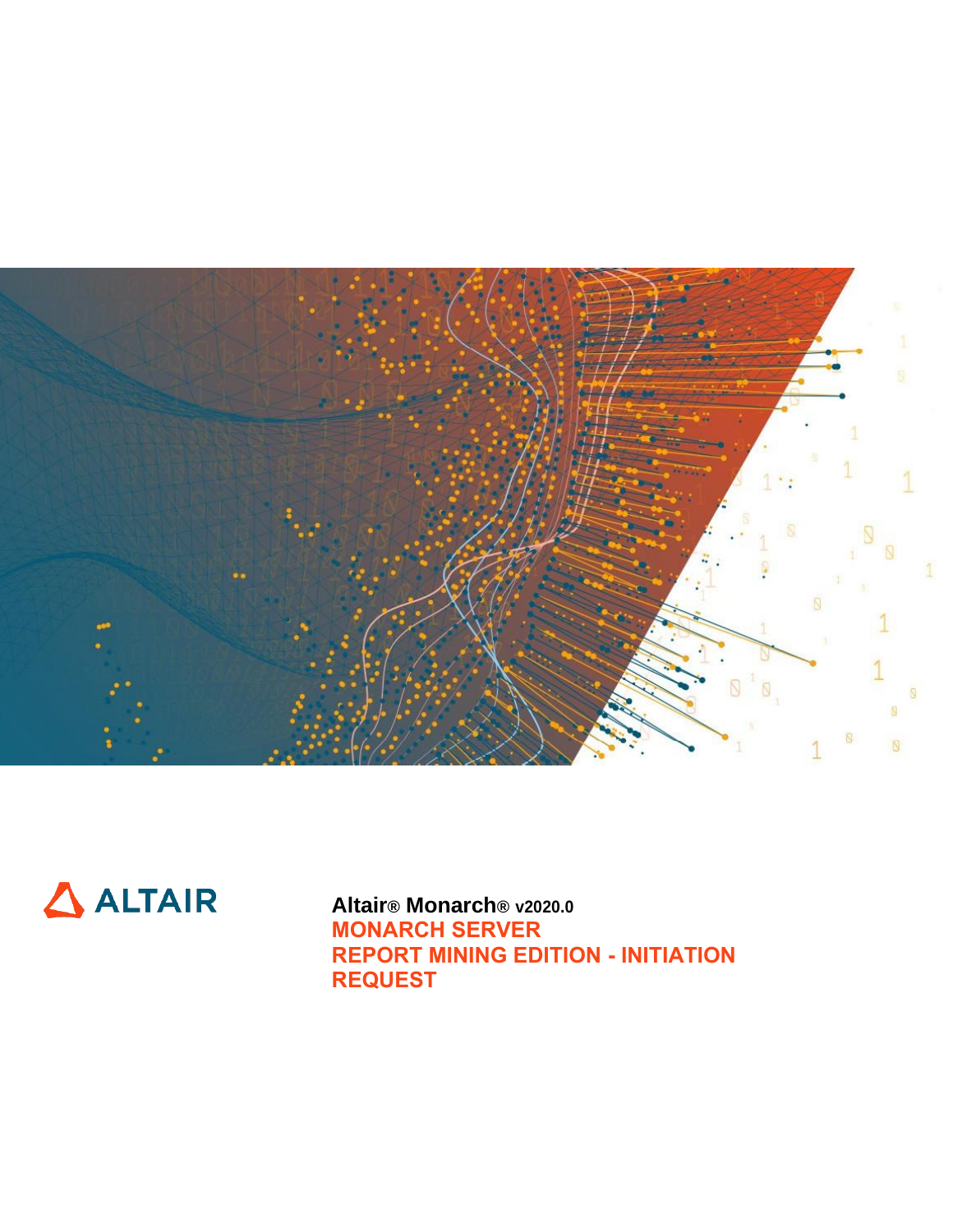## **TABLE OF CONTENTS**

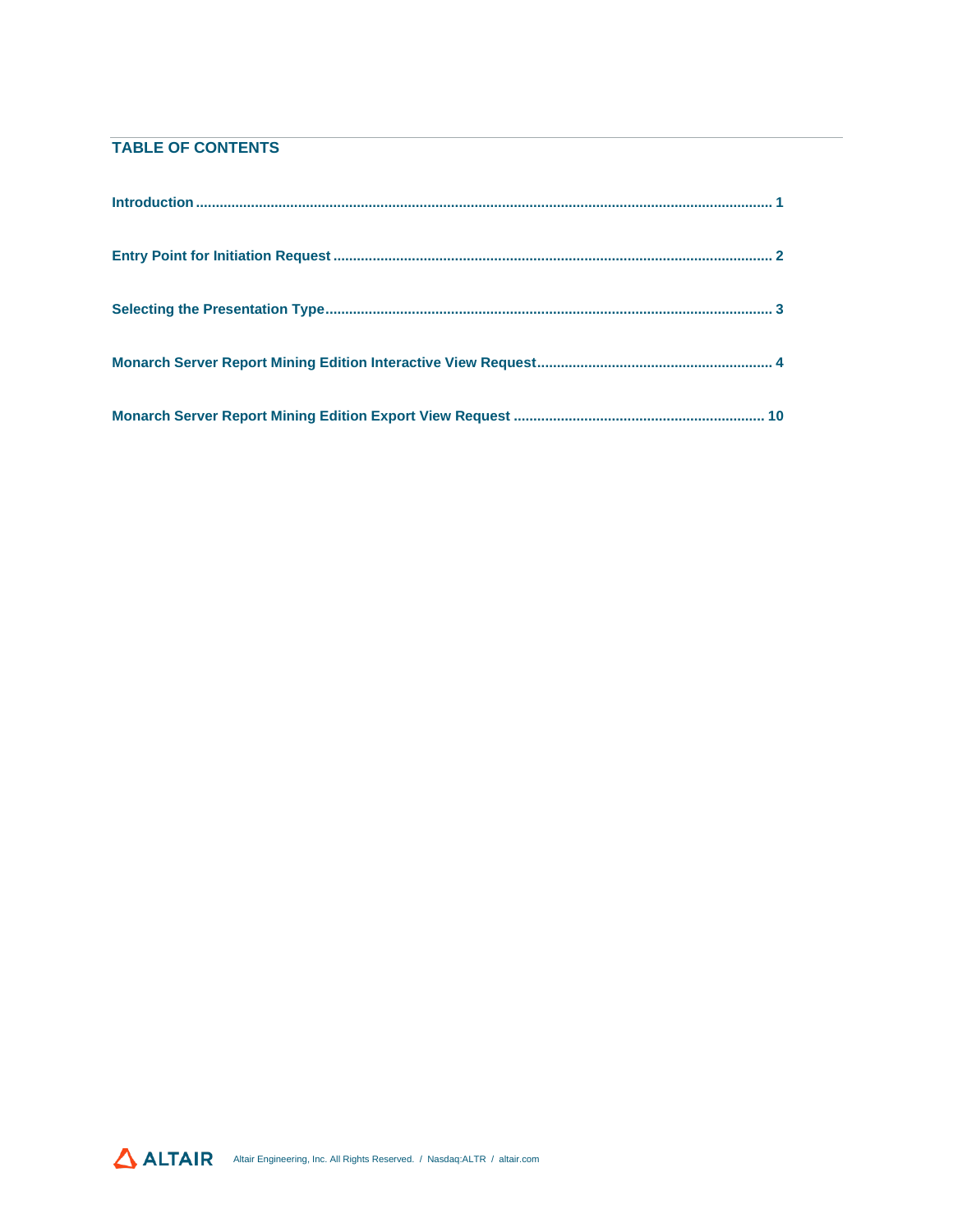# <span id="page-2-0"></span>**INTRODUCTION**

Monarch Server Report Mining Server (RMS) Edition can be used through an initiation request. The request is sent using the HTTP POST method. It can be generated in a client browser by sending an HTML form with the fields named according to the corresponding parameters of the initiation request.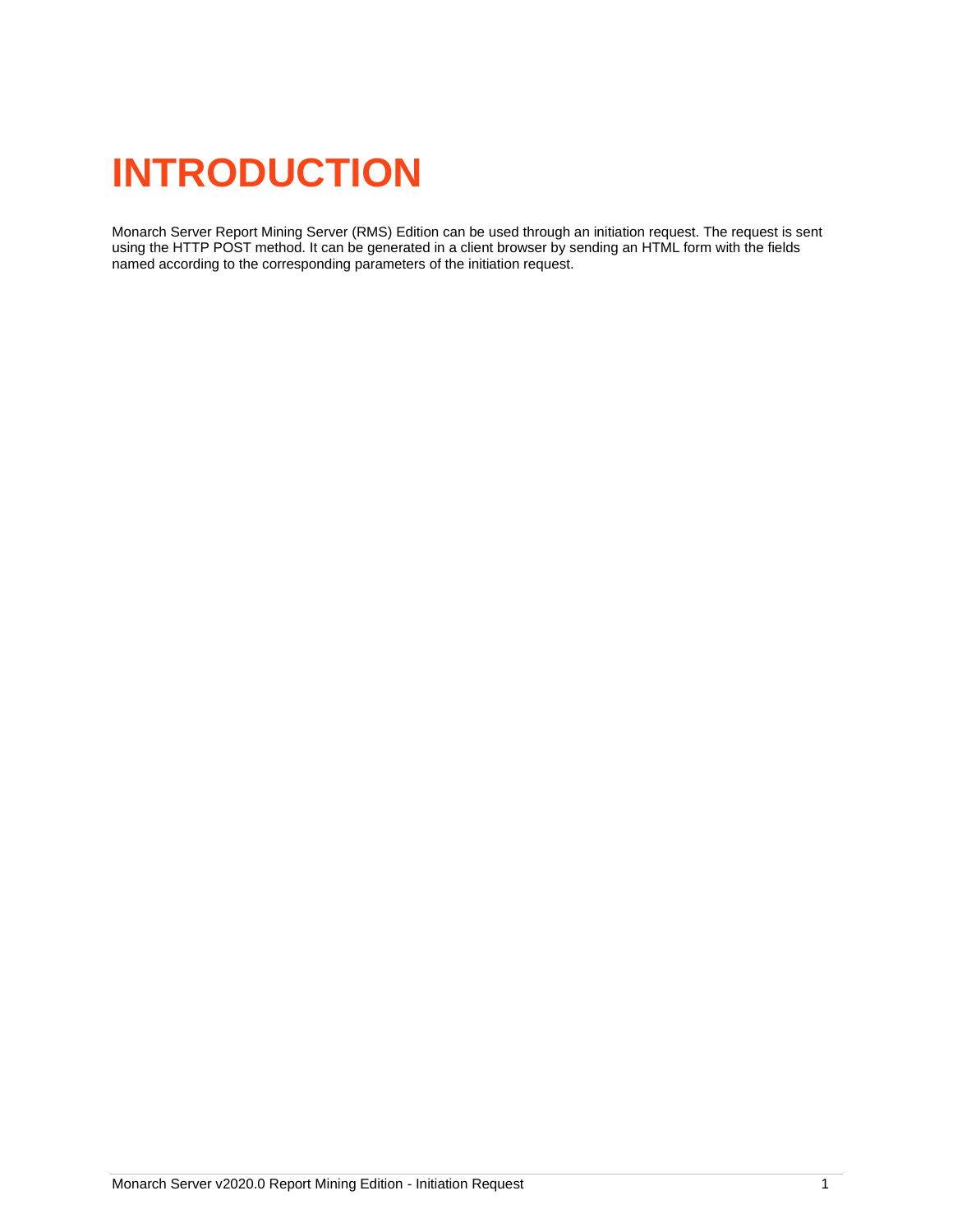# <span id="page-3-0"></span>**ENTRY POINT FOR INITIATION REQUEST**

The initiation request is sent to the RMS entry point. The URL of the entry point is

http://<host name>:<port number>/<RMS virtual directory>/TestFramework/ChoiceRequestType

#### where

- $\Box$  <host name> is the name of the computer where the target RMS WebServer component is installed.
- □ <port number> is the port number on which the RMS WebServer is listening.
- $\Box$  <RMS virtual directory> is the virtual directory under which the application has been installed. By default, it is RMSClient.

The request is sent using the HTTP POST method. All parameters are passed as fields of the POST request.

The URL for a[n interactive view request](#page-5-0) is

http://<host name>:<port number>/<RMS virtual directory>/TestFramework/ InteractiveTestLogin

The URL for a[n export view request](#page-11-0) is

http://<host name>:<port number>/<RMS virtual directory>/TestFramework/ ExportTestLogin

For information about the URL for an external view request, see the *Monarch Server Report Mining Edition MECM Test Framework* document.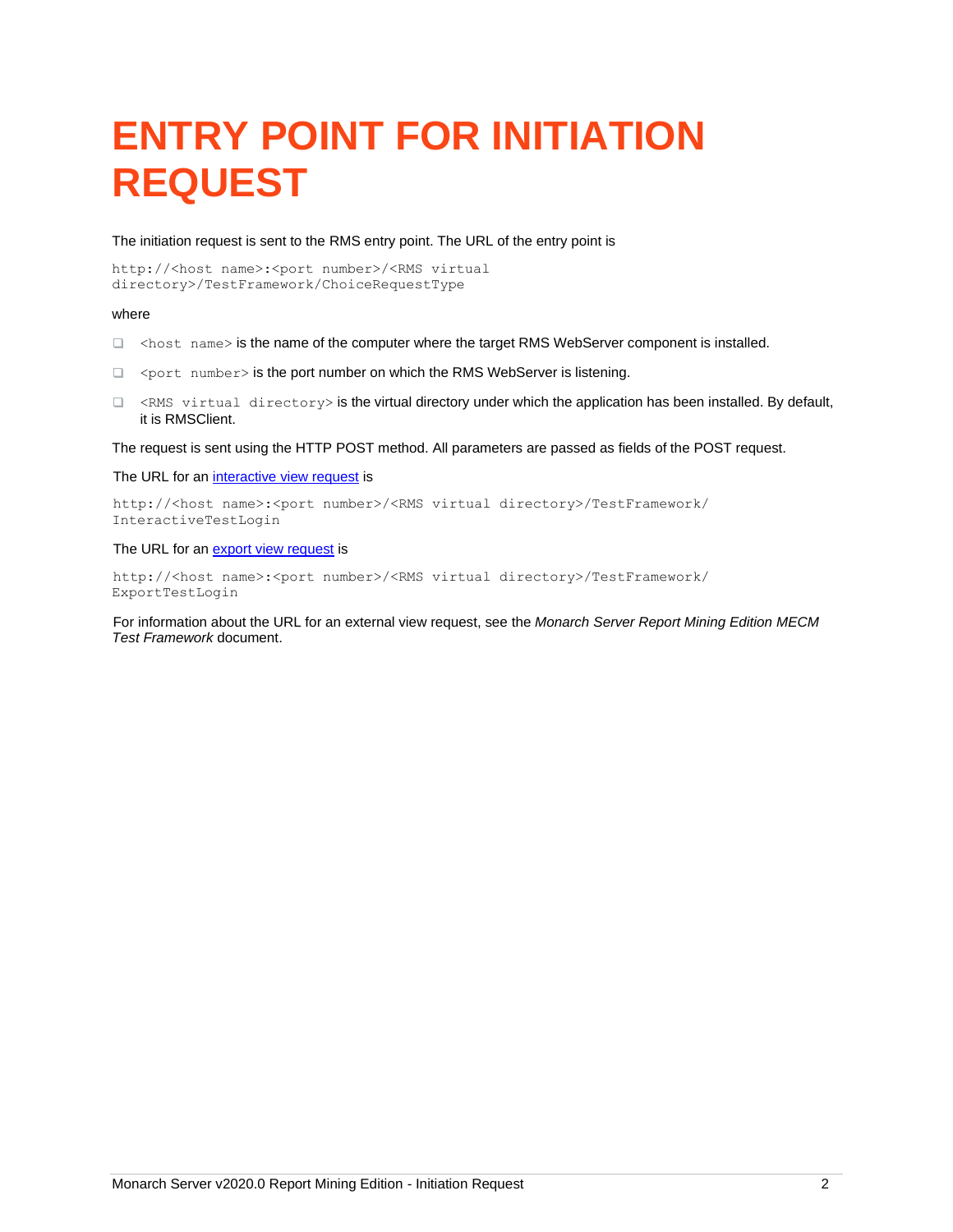# <span id="page-4-0"></span>**SELECTING THE PRESENTATION TYPE**

The initiation request contains instructions to determine the type of presentation provided. You can select interactive, export, or external type of presentation in Monarch Server RMS Edition.

|--|

- □ To open a fully interactive mining application, click the **Interactive or Default** button. This type of presentation is used for the user to select views.
- To open an export (session-less) presentation, click the **Export** button. This type of presentation is used to publish a single export of data on the basis of a predefined set of mining rules to a particular data format. The request's response will be HTML, PDF, CSV, XLS(X), PRF content, or an HTTP error.
- To open an external MECM test framework presentation, click the **External** button. This type of presentation is used for imitating a request from the McKesson portal. For more information about the external view request, see the *Monarch Server RMS MECM Interfaces Reference* document.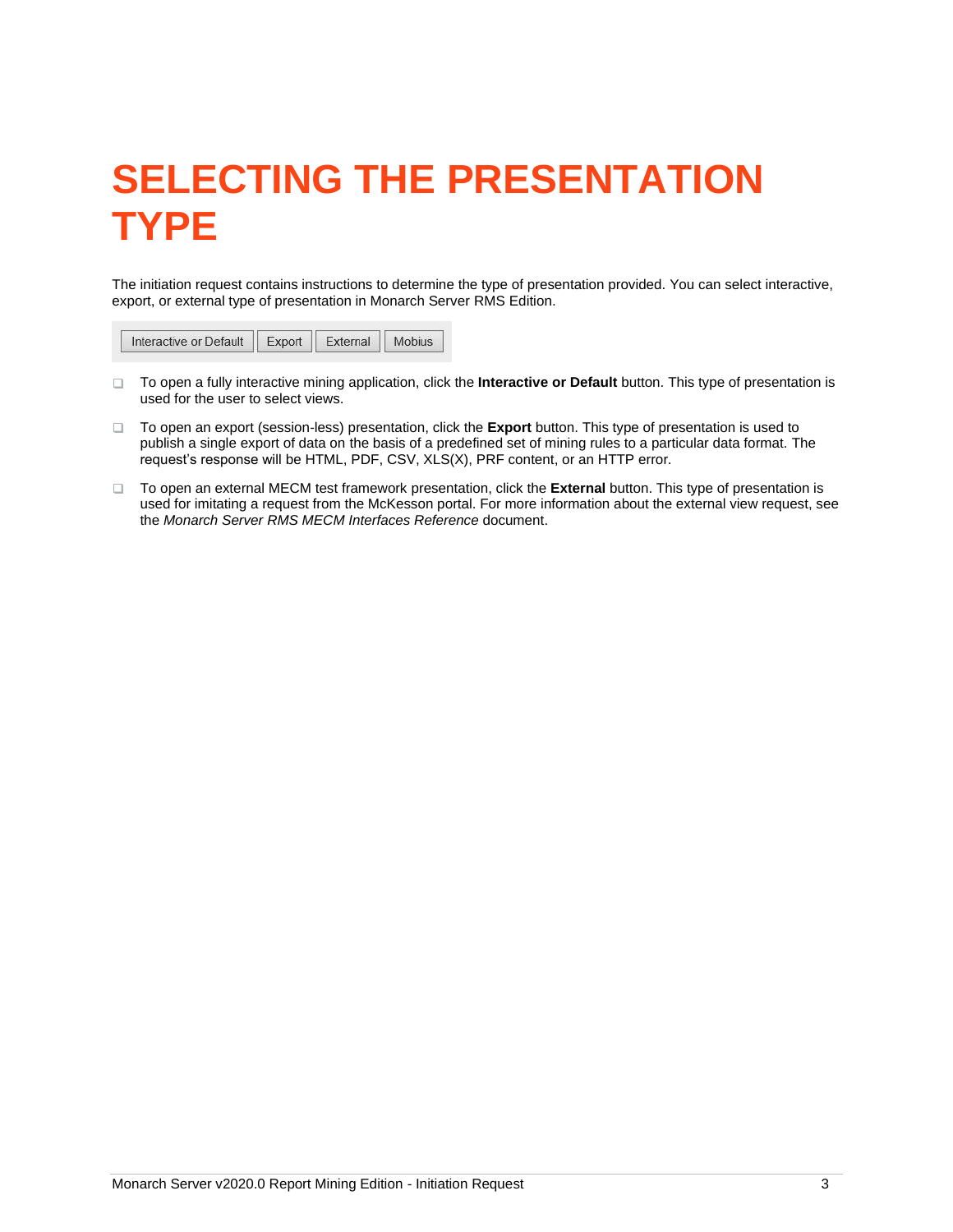# <span id="page-5-0"></span>**MONARCH SERVER REPORT MINING EDITION INTERACTIVE VIEW REQUEST**

RMS recognizes the request and then queries the report, model, and template data to determine the user's available views. As a result, the page with the appropriate request parameters will be displayed.

| Altair <sup>®</sup> Monarch <sup>®</sup> |                                                                                                                       |  |  |  |
|------------------------------------------|-----------------------------------------------------------------------------------------------------------------------|--|--|--|
| <b>Report Mining Server</b>              |                                                                                                                       |  |  |  |
| Host:                                    | MONSERV13-5                                                                                                           |  |  |  |
|                                          | $\Box$ All paths are UNC                                                                                              |  |  |  |
| Reports:                                 | C:\Inetpub\wwwroot\RMSClient\TestPage\Files\Classic.prn                                                               |  |  |  |
| Models:                                  | C:\Inetpub\wwwroot\RMSClient\TestPage\Files\Lesson11.xmod                                                             |  |  |  |
| Templates:                               | C:\Inetpub\wwwroot\RMSClient\TestPage\Files\MusicESStyleTemplate-v4.xsl                                               |  |  |  |
| Models to Templates:                     | C:\Inetpub\wwwroot\RMSClient\TestPage\Files\MusicESStyleTemplate-v4.xsl:C:\Inetpub\wwwroot\RMSClient\TestPage\Files\I |  |  |  |
| <b>Dynamic Filter:</b>                   |                                                                                                                       |  |  |  |
| Join Password:                           |                                                                                                                       |  |  |  |
| User ID:                                 | userid                                                                                                                |  |  |  |
| <b>User Password:</b>                    |                                                                                                                       |  |  |  |
| Server Library Folder:                   | documentType                                                                                                          |  |  |  |
| Allowed Views:                           | HTML_REPORT;DYNAMIC;TABLE;SUMMARY;XLS_TABLE;XLS_SUMMARY;PRF;XFORM;REMOTE_PORTLETS                                     |  |  |  |
| Default View:                            | <b>WELCOME</b>                                                                                                        |  |  |  |
| <b>Reports Encoding:</b>                 | Default<br>$\check{ }$                                                                                                |  |  |  |
| Locale:                                  | Default<br>v                                                                                                          |  |  |  |
| Delete Reports:                          | ∩                                                                                                                     |  |  |  |
| Delete Models:                           | О                                                                                                                     |  |  |  |
| Delete Templates:                        | Ω                                                                                                                     |  |  |  |
| Admin mode:                              | п                                                                                                                     |  |  |  |
| Checksum:                                | <b>Checksum Asymmetric</b><br>Checksum                                                                                |  |  |  |
| Timestamp:                               |                                                                                                                       |  |  |  |
| Connect                                  | Connect in new Window/Tab<br>Reset                                                                                    |  |  |  |

The page contains the following items:

- **Host** field: Enter the name of the host where the report is located. The default value is the data retrieved by the  $\Box$ initiation request to the server. This field is mandatory.
- **All paths are UNC** check box: Select this check box if the report host is not set so that the report path is equally accessible by any exporter.
- **Reports** field: Enter a complete resolvable path to the source report(s) or a folder that contains reports. This field is mandatory.

The default value is the data retrieved by the initiation request to the server. The data are added automatically to the web server during installation and are located in http://<host name>:<port number>/<RMS virtual directory>/TestPage/Files

where

- $\epsilon$   $\lambda$   $\epsilon$  name  $>$  is the name of the computer where the target RMS WebServer component is installed.
- $\leq$  port number > is the port number on which the RMS WebServer is listening.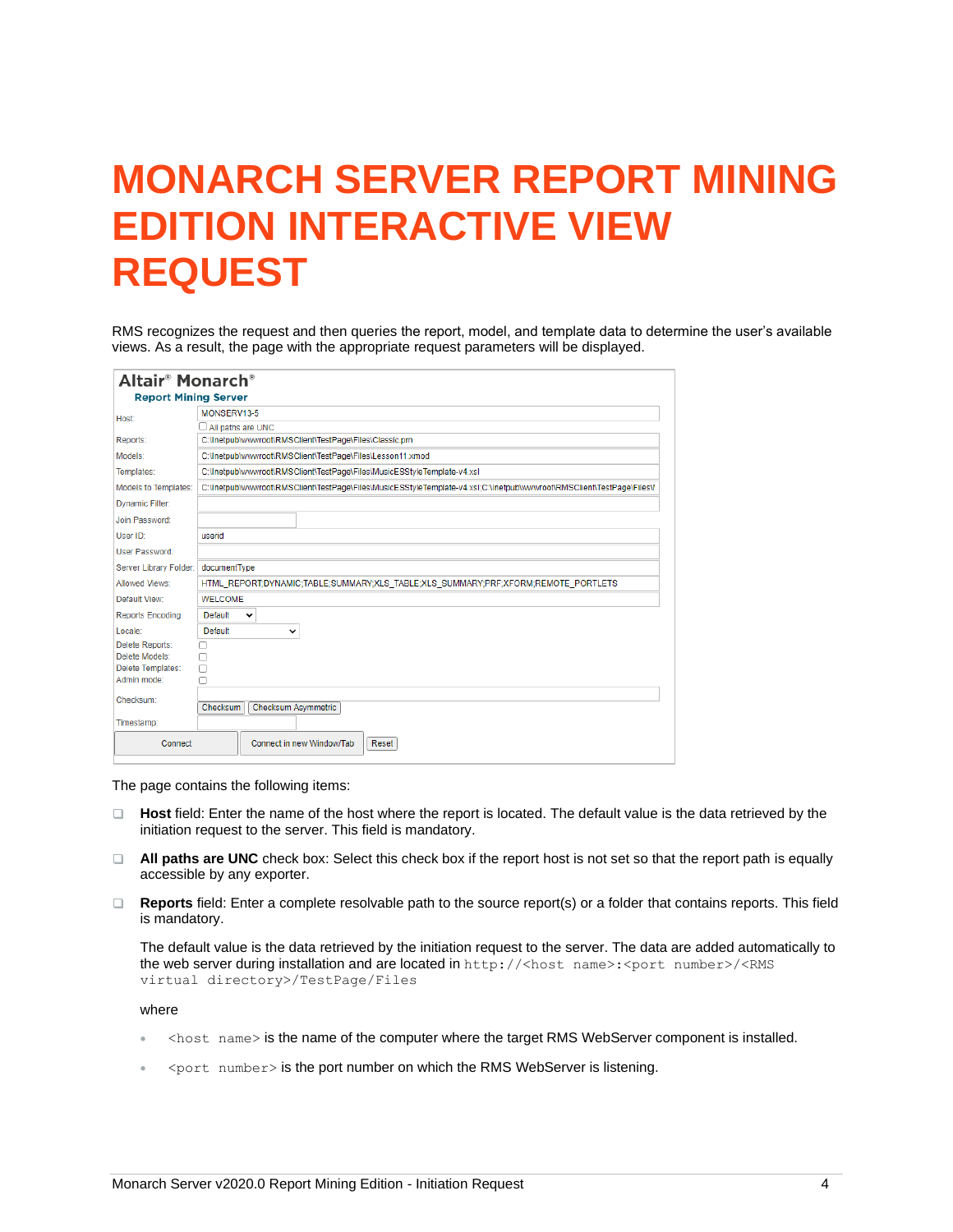• <RMS virtual directory> is the virtual directory under which the application is installed (RMSClient by default).



### **NOTES**

RMS supports the following formats for this parameter:

- Path to a single report
- List of paths to the reports. The list items should be separated with a comma (,): <report 1 path>;<report 2 path>;... <report\_n\_path>
- Path to the folder which contains reports (only .prn, .pdf, and .xps files will be retrieved)
- **Models** field: Enter a complete resolvable path to the source models (non-template-bound), a folder with templates, or a model definition ID. This field is mandatory.

The default value is the data retrieved by the initiation request to the server. The data are added automatically to the web server during installation and are located at  $http://:/$ virtual directory>/TestPage/Files

#### where

- <host name> is the name of the computer where the target RMS WebServer component is installed
- $\leq$  port number > is the port number on which the RMS WebServer is listening
- $\leq$ RMS virtual directory> is the virtual directory under which the application is installed (RMSClient by default)



#### **NOTES**

RMS supports the following formats for this parameter:

- Path to a single model
- List of paths to the models. The list items should be separated with a comma (,): <model\_1\_path>;<model\_2\_path>;… <model\_n\_path>
- Path to the folder which contains models
- Model Definition ID. The model object will be available to the user (if the user has the necessary access permissions).

**Important**: This parameter should list only table/summary models and not template-bound models.

**Templates** field: Complete resolvable path to the source template(s) or a template definition ID. This field is mandatory.

The default value is the data retrieved by the initiation request to the server. The data are added automatically to the web server during installation and are located at http://<host name>:<port number>/<RMS virtual directory>/TestPage/Files

where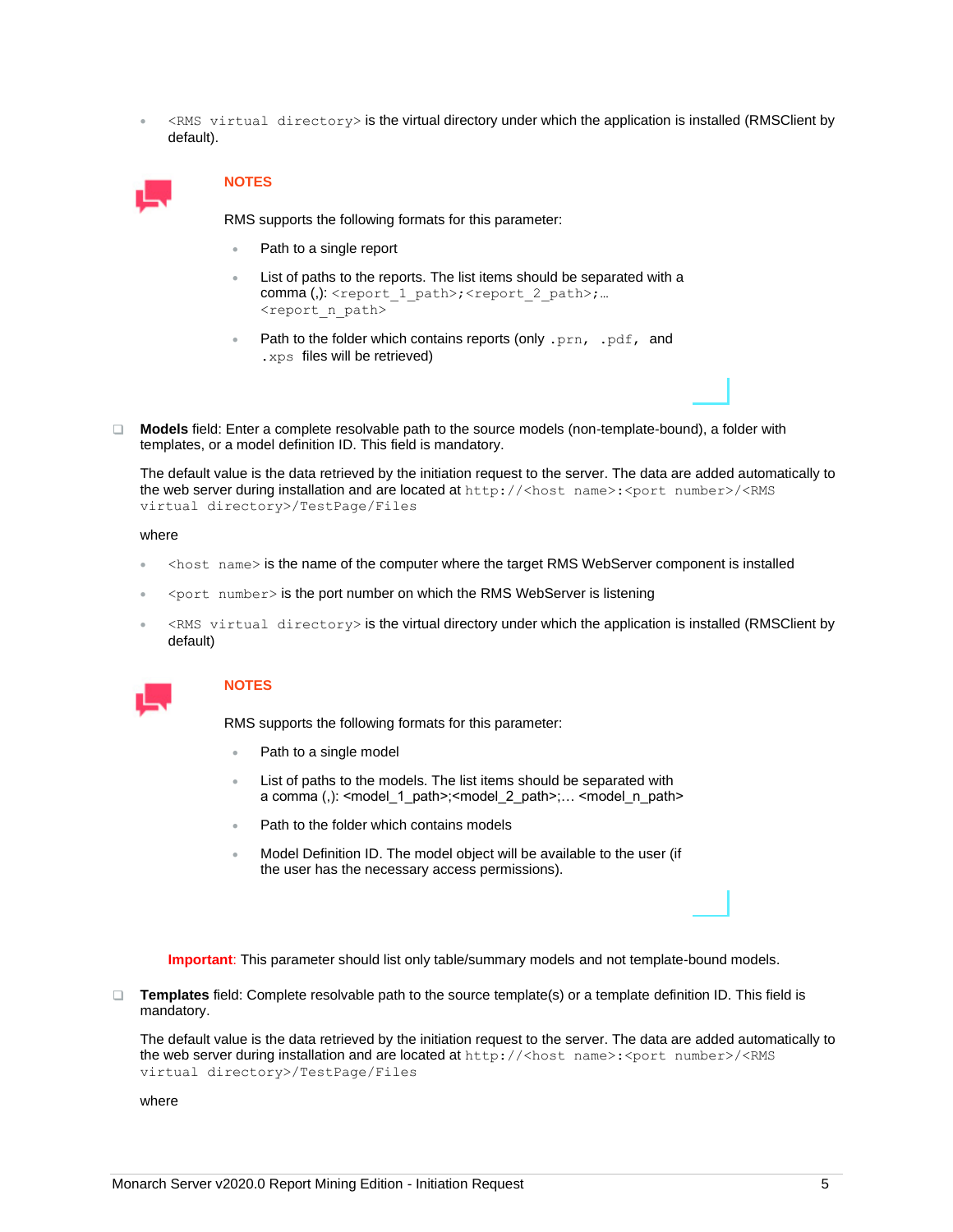- <host name> is the name of the computer where the target RMS WebServer component is installed
- <port number> is the port number on which the RMS WebServer is listening
- <RMS virtual directory> is the virtual directory under which the application is installed (RMSClient by default)



RMS supports the following formats for this parameter:

- Path to a single template
- List of paths to the templates. The list items should be separated with a comma (,):  $\leq$ template  $1$  path>;  $\leq$  template 2 path>; ... <template n path>
- Path to the folder which content templates (only .xls and .xlsx files will be retrieved)
- Template Definition ID. The template object will be available to the user (if the user has the necessary access permissions).

**Important**: If this parameter is absent, XFORM data views will not be available.

**Models to Templates** field: Enter the model-to-template association. Model and template definition IDs can be used as the input here instead of paths.

The default value are the data retrieved by the initiation request to the server. The data are added automatically to the web server during installation and are located at http://<host name>:<port number>/<RMS virtual directory>/TestPage/Files

where

- <host name> is the name of the computer where the target RMS WebServer component is installed
- $\leq$  port number > is the port number on which the RMS WebServer is listening
- <RMS virtual directory> is the virtual directory under which the application is installed (RMSClient by default)



### **NOTES**

```
The list items should be separated with a comma (,):
<template_1_path>;<model_1_path>;<template_2_path>;<mo
      del_2_path>…
```
*<template\_n\_path>;<model\_n\_path>*

**Important**: If this parameter is absent, XFORM data views will not be available.

**Dynamic Filter:** Enter the initial dynamic filter for Data, Summary, and ES Style Views.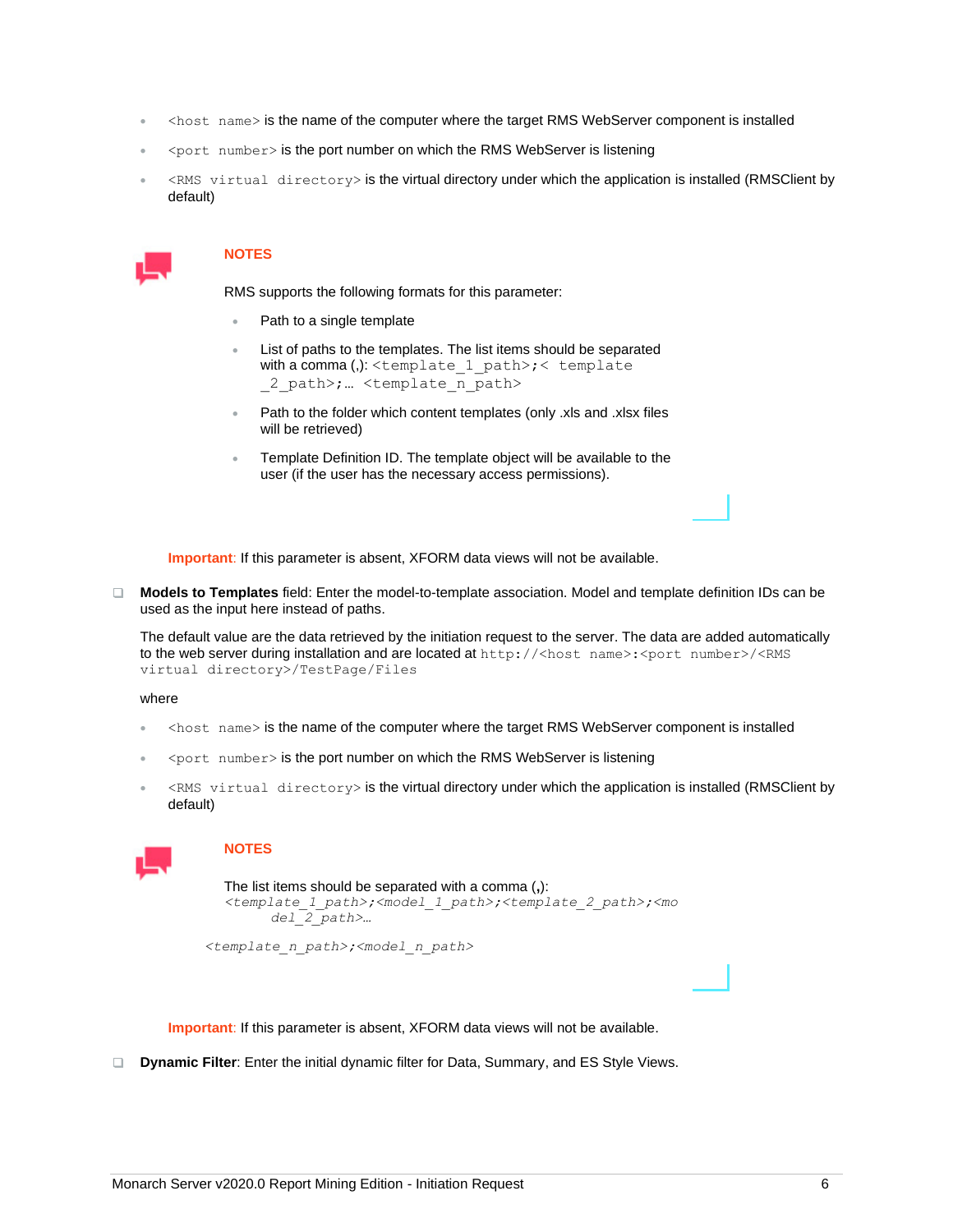

It consists of a value pair of column name and filter value:

*FILTERCOLUMN=[ColumnName];FILTERVALUE=[FilterValue];FILTERO PERATOR=[EQ.NEQ,GT,LT,GTE,LTE,CONTAINS,STARTSWITH,ENDS WITH]*

The date format for the filter value is YYYYMMDD.

- **Join Password** field: Enter join password for logging on to an external data source.
- **User ID** field: Enter user identifier.



## **NOTES**

This identifier is used for getting user preferences and for authentication.

**User Password** field: Enter user password.



### **NOTES**

If a password is not provided, a new dynamic user is created in the RMS DB. This user is assigned to the user group that is specified in the web.config file of the RMS Client. If a password is provided, then the user with the USER\_ID and PASSWORD should already exist and be assigned with the RMS user privilege to login to RMS Client.

**Server Library Folder** field: Enter a Server Library Folder identifier to make all the models and templates contained in the group available to the user, provided the user has the necessary access permissions.



### **NOTES**

This identifier is also used when the user saves a model to the server. If DOCTYPE\_ID is not provided, the model cannot be saved to the server. If DOCTYPE\_ID is provided, then the model can be stored on the RMS and can be re-used in the following user sessions.

**Allowed Views** field: Specify data views that will be available for the user. By default, all views are listed.



### **NOTES**

The list items should be separated with a comma  $($ ,  $)$  :  $\le$  data view 1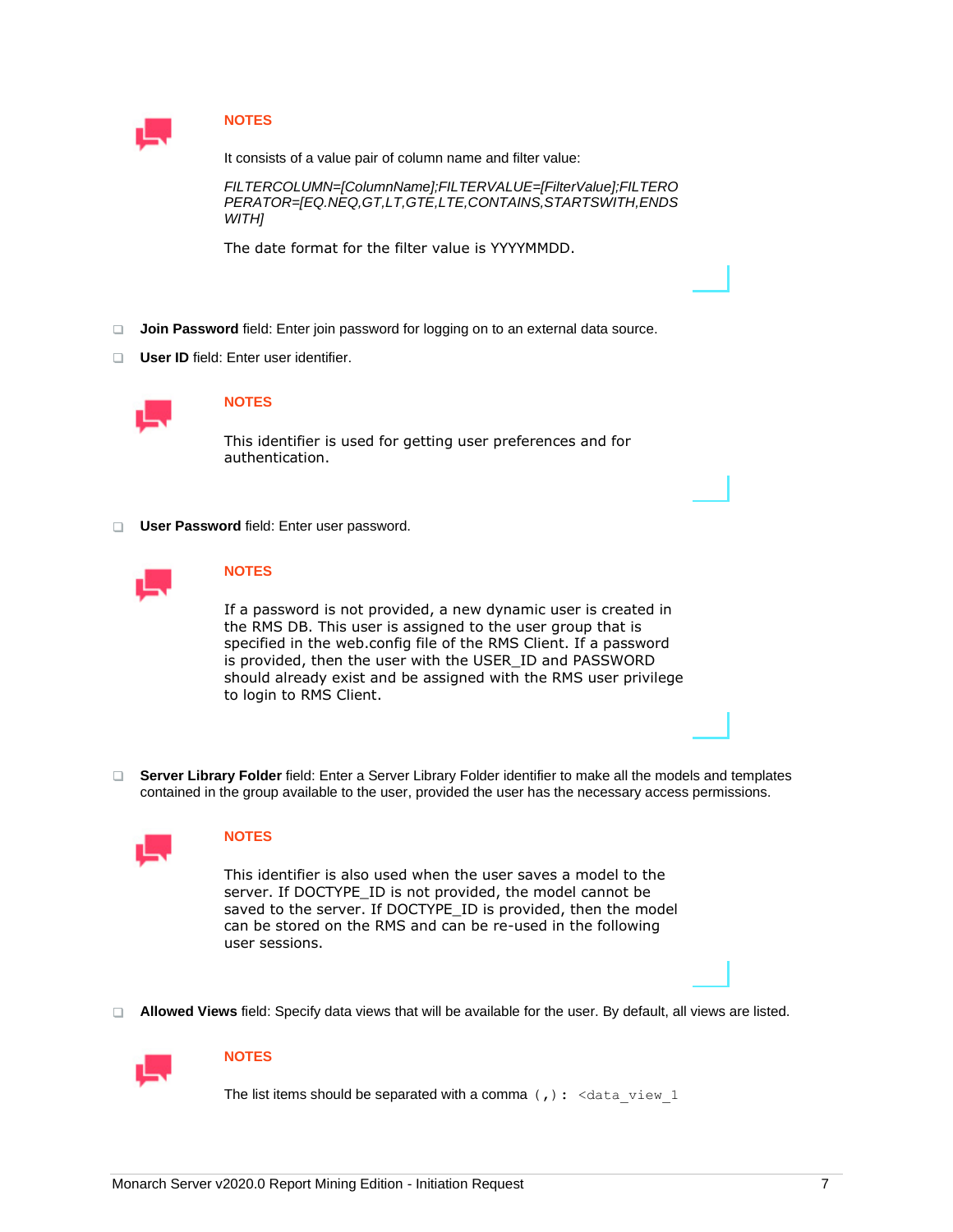>; < data\_view\_2>; … < data\_view\_n>.

<data\_view\_n> is one of the following constants:

- HTML\_REPORT
- **DYNAMIC**
- TABLE
- **SUMMARY**
- XLS\_TABLE
- XLS\_SUMMARY
- PRF
- XFORM
- REMOTE\_PORTLETS
- **Default View** field: Specify the name of the view to show initially. The default value is **Welcome**.

## **NOTES**

The view name can be one of the values permitted for the **Allowed Views** parameter. If no view name is specified, **My Home page** will be displayed.

**Reports Encoding** field: Select the encoding type of incoming reports from the following:

- ANSI
- **ASCII**
- UTF8
- UTF16LE
- UTF16BE



## **NOTES**

If the value is not defined, the default encoding type specified by admin will be used.

- **Locale** field: Select the locale to be used in the current session. It can be one of the following:
	- English
	- Deutsch (German Germany)
	- Français (French France)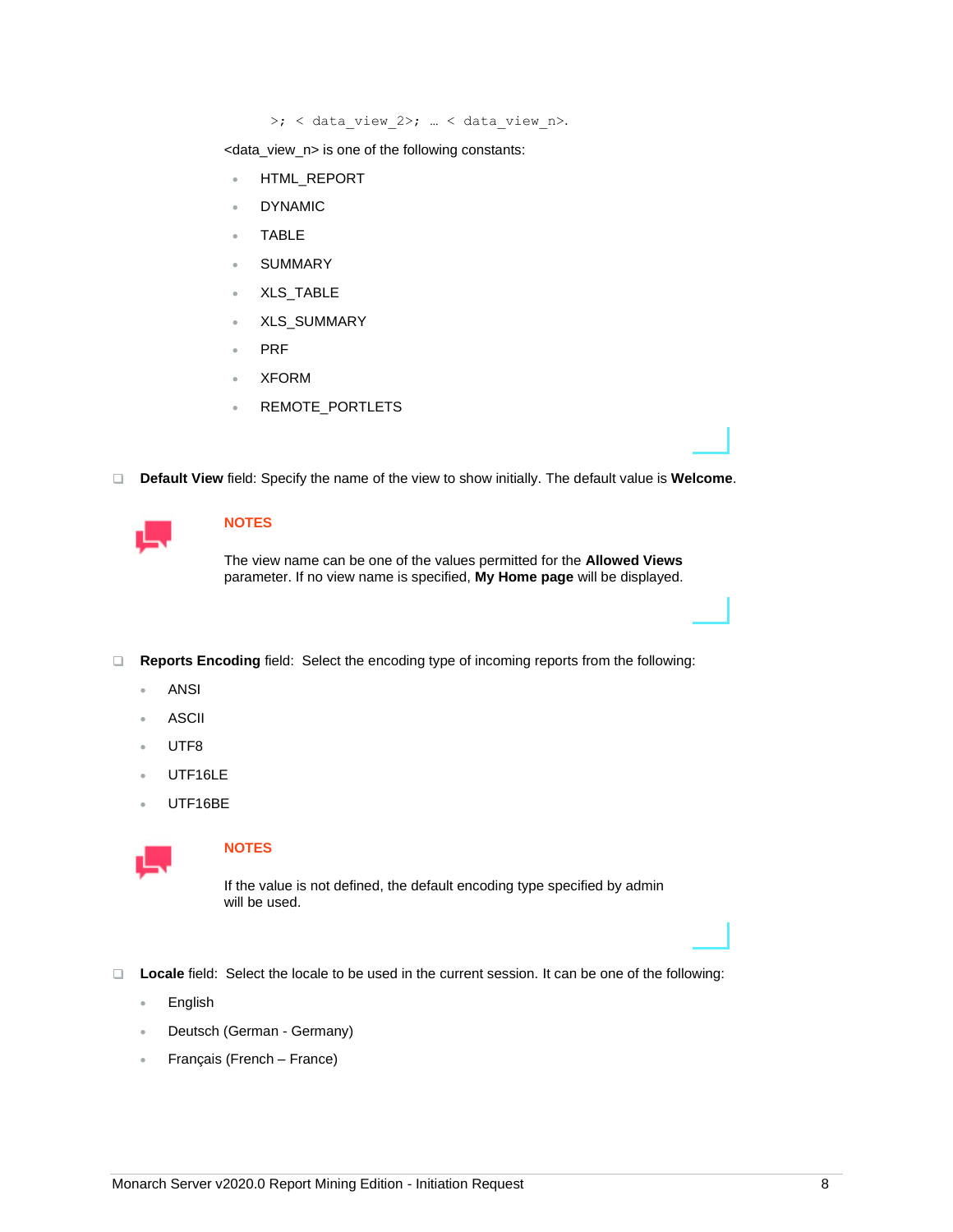

If the value is not defined, the default locale specified by the admin will be used.

- $\Box$ **Delete Reports** check box: Select this check box to remove the source report after user session ends.
- $\Box$ **Delete Models** check box: Select this check box to remove the source models after user session ends.
- $\Box$ **Delete Templates** check box: Select this check box to remove the source templates after user session ends.
- **Admin Mode** check box: Select this check box to allow uploading of shared models and deleting of models.  $\Box$
- **Checksum** field: Contains the digital signature for the initiation request's parameters. The field is non-editable.
	- **Checksum button**: Click the button to generate a symmetric checksum.
	- **Checksum Asymmetric button**: Click the button to generate an asymmetric checksum.



### **NOTES**

Checksum type is defined by the administrator.

**Timestamp** field: Contains the timestamp of the request. The field is non-editable.



## **NOTES**

Timestamp is represented as a number of milliseconds elapsed since Jan 01, 1970 (Java-style date/time representation).

- **Connect** button: Click the button to proceed to the application.
- **Connect in a New Window/Tab** button: Click the button to open the application in a new window/tab.  $\Box$
- **Reset** button: Click the button to clear insertions. $\Box$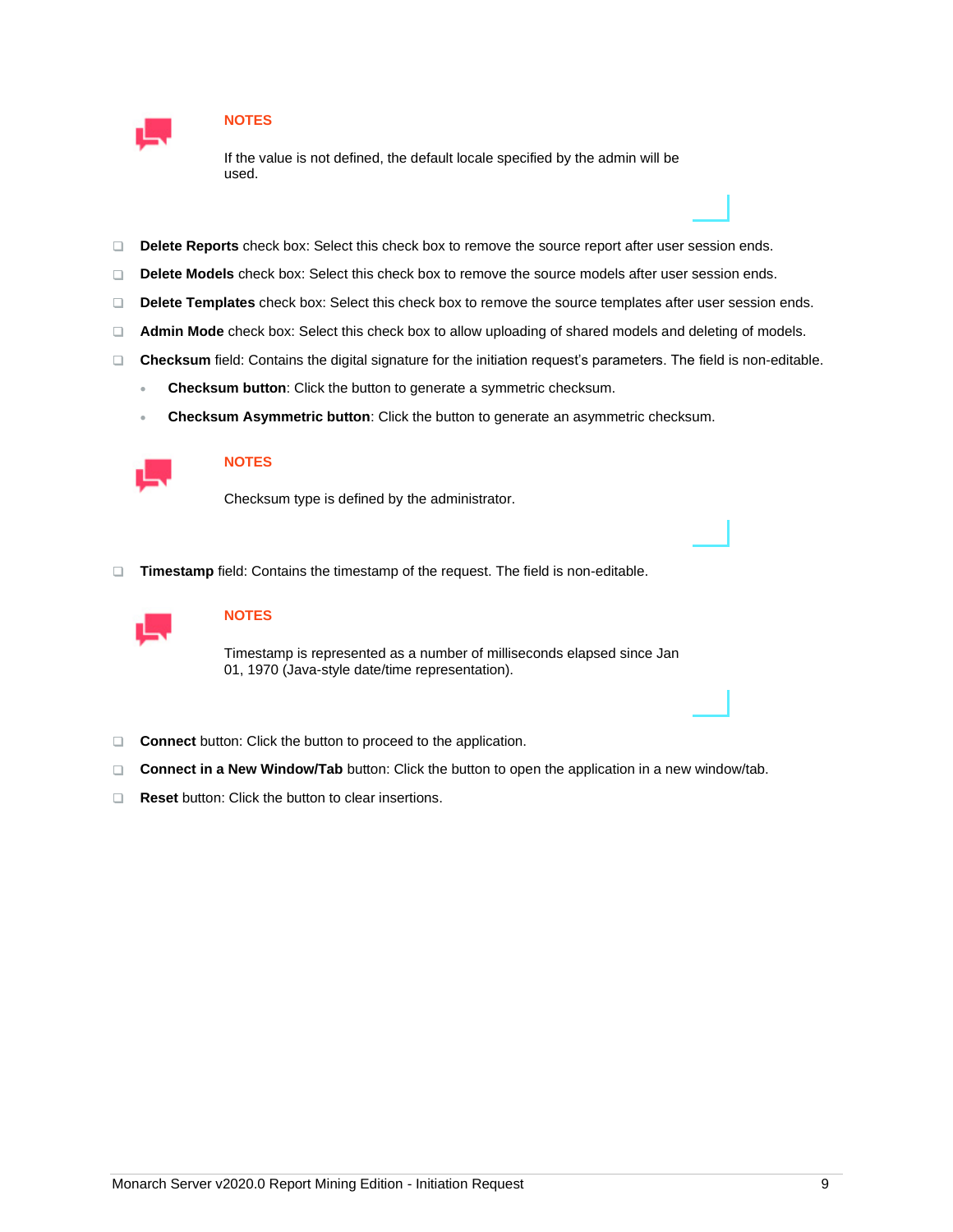# <span id="page-11-0"></span>**MONARCH SERVER REPORT MINING EDITION EXPORT VIEW REQUEST**

RMS recognizes the request and then queries the report, model, and template data. As a result, the page with the appropriate request parameters will be displayed.

| Altair <sup>®</sup> Monarch®<br><b>Report Mining Server</b> |                                                                                                                       |  |  |  |
|-------------------------------------------------------------|-----------------------------------------------------------------------------------------------------------------------|--|--|--|
| Host:                                                       | MONSERV13-5                                                                                                           |  |  |  |
|                                                             | $\Box$ All paths are UNC                                                                                              |  |  |  |
| Reports:                                                    | C:\Inetpub\wwwroot\RMSClient\TestPage\Files\Classic.prn                                                               |  |  |  |
| Models:                                                     | C:\Inetpub\wwwroot\RMSClient\TestPage\Files\Lesson11.xmod                                                             |  |  |  |
| Templates:                                                  | C:\Inetpub\wwwroot\RMSClient\TestPage\Files\MusicESStyleTemplate-v4.xsl                                               |  |  |  |
| Models to Templates:                                        | C:\Inetpub\wwwroot\RMSClient\TestPage\Files\MusicESStyleTemplate-v4.xsl;C:\Inetpub\wwwroot\RMSClient\TestPage\Files\I |  |  |  |
| <b>Dynamic Filter:</b>                                      |                                                                                                                       |  |  |  |
| Join Password:                                              |                                                                                                                       |  |  |  |
| User ID:                                                    | userid                                                                                                                |  |  |  |
| <b>User Password:</b>                                       |                                                                                                                       |  |  |  |
| Default View:                                               | HTML_REPORT V                                                                                                         |  |  |  |
| <b>Reports Encoding:</b>                                    | Default<br>$\checkmark$                                                                                               |  |  |  |
| Locale:                                                     | Default<br>v                                                                                                          |  |  |  |
| <b>Delete Reports:</b>                                      | п                                                                                                                     |  |  |  |
| Delete Models:                                              | п                                                                                                                     |  |  |  |
| Delete Templates:                                           | п                                                                                                                     |  |  |  |
| Export to:                                                  | $HTML \vee$                                                                                                           |  |  |  |
| Checksum:                                                   |                                                                                                                       |  |  |  |
|                                                             | Checksum<br><b>Checksum Asymmetric</b>                                                                                |  |  |  |
| Timestamp:                                                  |                                                                                                                       |  |  |  |
| Connect                                                     | Connect in new Window/Tab<br>Reset                                                                                    |  |  |  |

The page contains the following items:

- **Host** field: Enter the name of the host where the report is located. The default value is the data retrieved by the initiation request to the server. This field is mandatory.
- **All paths are UNC** check box: Select this check box if the report host is not set so that the report path is equally accessible by any exporter.
- **Reports** field: Enter a complete resolvable path to the source report. This field is mandatory.

The default value is the data retrieved by the initiation request to the server. The data are added automatically to the web server during installation and are located at http://<host name>:<port number>/<RMS virtual directory>/TestPage/Files

where

- <host name> is the name of the computer where the target RMS WebServer component is installed
- <port number> is the port number on which the RMS WebServer is listening
- <RMS virtual directory> is the virtual directory under which the application is installed (RMSClient by default)



### **NOTES**

Only one report can be published at a time.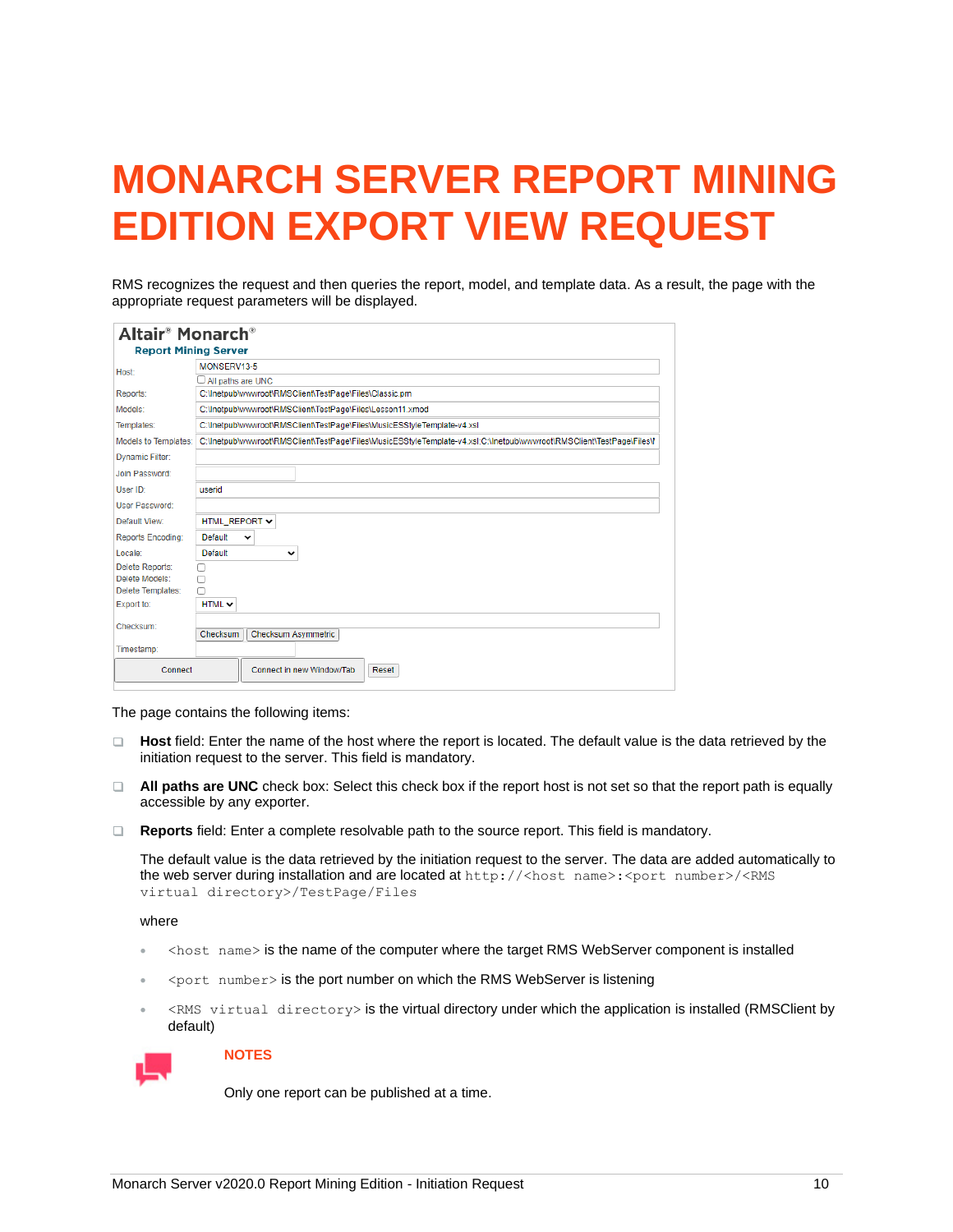**Models** field: Enter a complete resolvable path to the source model (non-template-bound) or a model definition ID. This field is mandatory.

The default value is the data retrieved by the initiation request to the server. The data are added automatically to the web server during installation and are located at http://<host name>:<port number>/<RMS virtual directory>/TestPage/Files

where

- <host name> is the name of the computer where the target RMS WebServer component is installed
- <port number> is the port number on which the RMS WebServer is listening
- <RMS virtual directory> is the virtual directory under which the application is installed (RMSClient by default)



### **NOTES**

Only one model can be used at a time.

**Important**: This parameter should only list table/summary models; template-bound models will not be resolved.

**Templates** field: Complete resolvable path to the source template or a template definition ID. This field is mandatory.

The default value is the data retrieved by the initiation request to the server. The data are added automatically to the web server during installation and are located at http://<host name>:<port number>/<RMS virtual directory>/TestPage/Files

where

- $\leq$  host name $\geq$  is the name of the computer where the target RMS WebServer component is installed
- <port number> is the port number on which the RMS WebServer is listening.
- <RMS virtual directory> is the virtual directory under which the application is installed (RMSClient by default)



### **NOTES**

Only one template can be used at a time.

**Models to Templates** field: Enter the model-to-template association. Object definition IDs can be used alongside object paths.

The default value is the data retrieved by the initiation request to the server. The data are added automatically to the web server during installation and are located at http://<host name>:<port number>/<RMS virtual directory>/TestPage/Files

where

- <host name> is the name of the computer where the target RMS WebServer component is installed
- <port number> is the port number on which the RMS WebServer is listening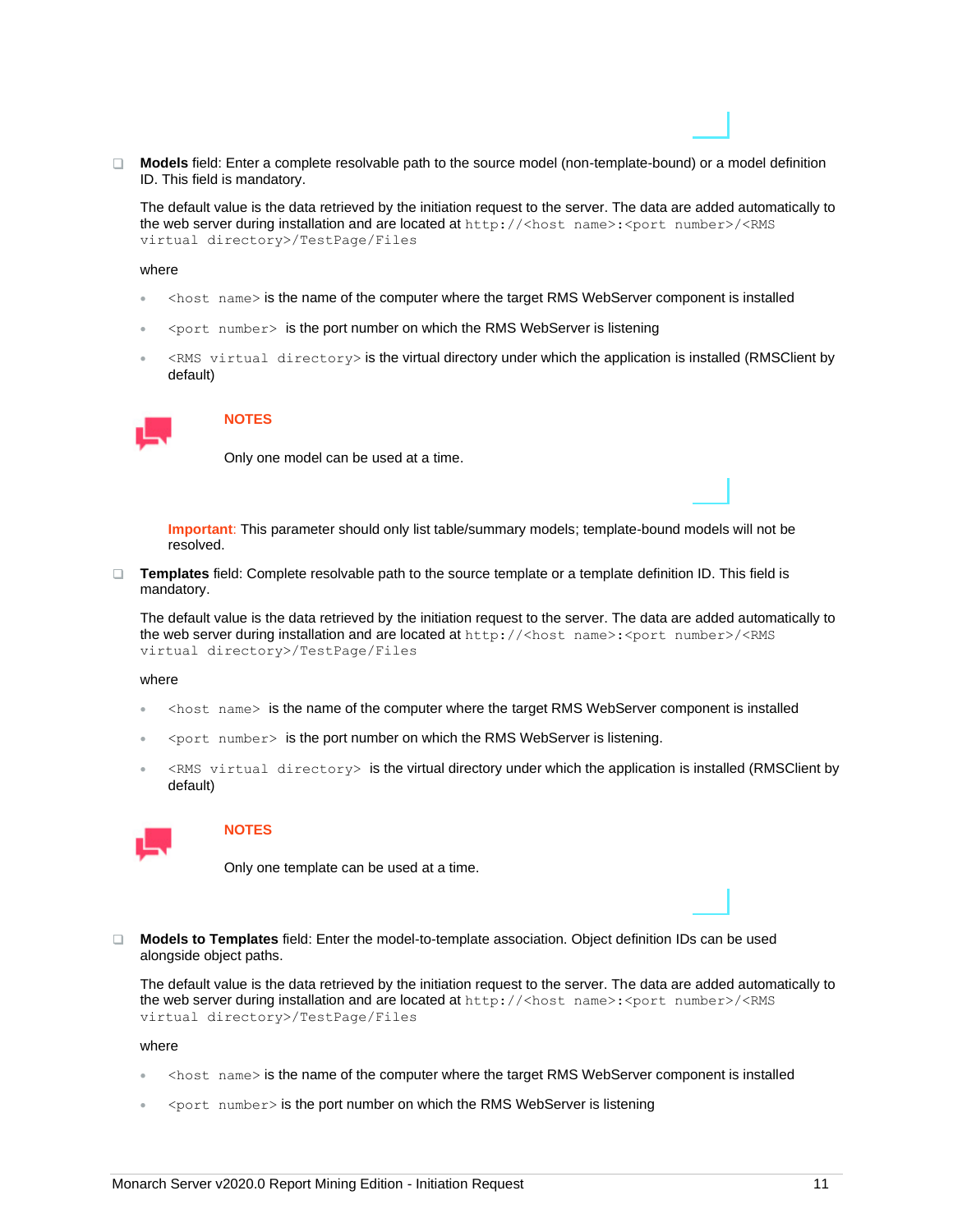• <RMS virtual directory> is the virtual directory under which the application is installed (RMSClient by default)



### **NOTES**

Only one template-to-model can be used at a time. The items of this parameter should be separated with a comma (**,**) and have the following format:

<template\_1\_path>;<model\_1\_path>

**Dynamic Filter** field: Enter the initial dynamic filter for Data, Summary, and ES Style Views.



### **NOTES**

It consists of a value pair of column name and filter value:

FILTERCOLUMN=[ColumnName];FILTERVALUE=[FilterValue];FILTERO PERATOR=[EQ.NEQ,GT,LT,GTE,LTE,CONTAINS,STARTSWITH,ENDS WITH]

The date format for the filter value is YYYYMMDD.

- **Join Password** field: Enter join password for logging on to an external data source.
- **User ID** field: Enter user identifier.



## **NOTES**

This identifier is used for getting user preferences and for authentication.

**User Password** field: Enter user password.



### **NOTES**

If a password is not provided, a new dynamic user is created in the RMS DB. This user is assigned to the user group that is specified in the web.config file of the RMS Client. If a password is provided, then the user with the USER\_ID and PASSWORD should already exist and be assigned with the RMS user privilege to login to RMS Client.

- **Default View** field: Specify the name of the view for report display from the following:
	- HTML\_REPORT
	- TABLE
	- **SUMMARY**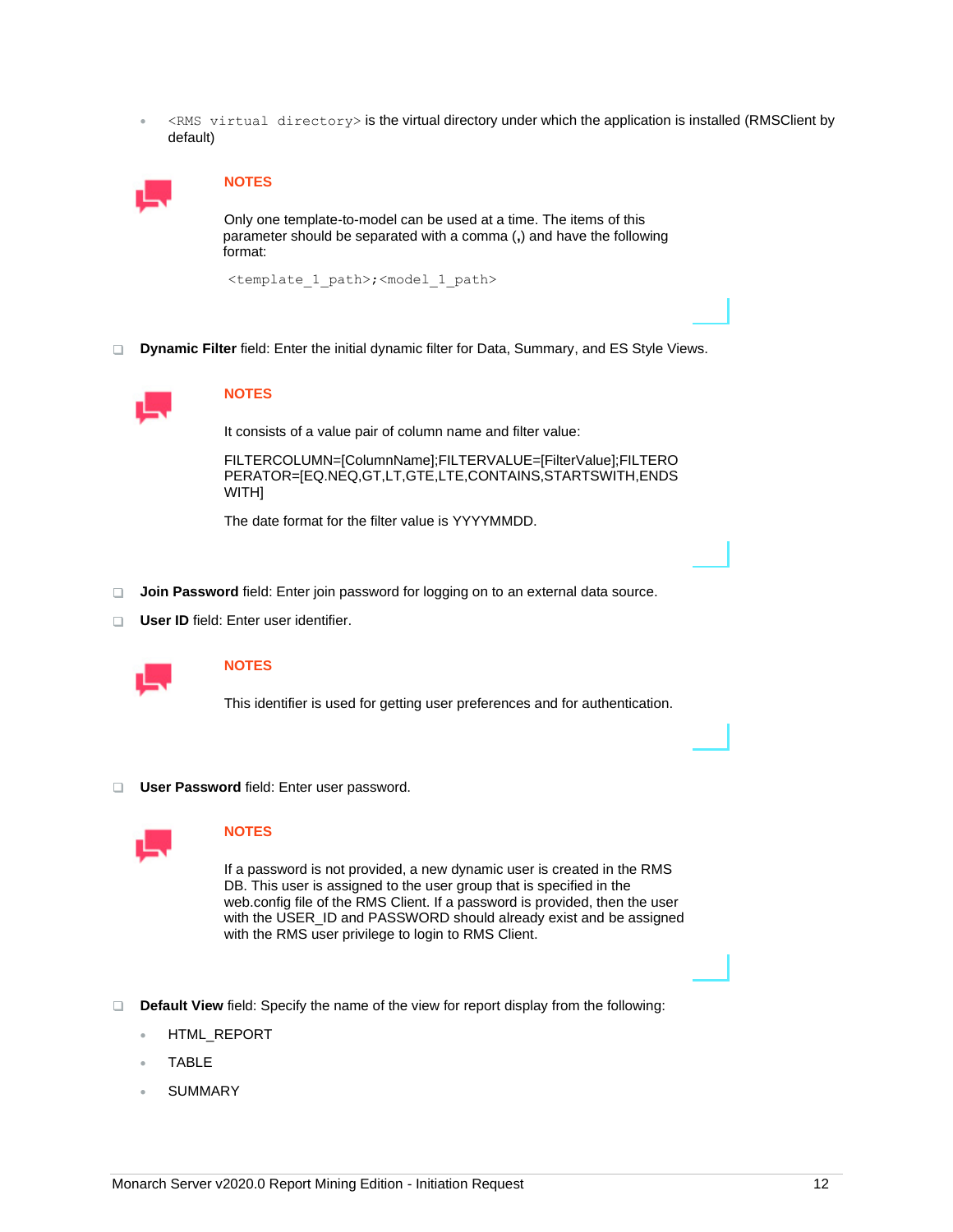- XLS\_TABLE
- XLS\_SUMMARY
- PRF
- XFORM



If the value is not defined, the default encoding type specified by the admin will be used.

- **Reports Encoding** field: Select the encoding type of incoming reports from the following:
	- ANSI
	- ASCII
	- UTF<sub>8</sub>
	- UTF16LE
	- UTF16BE



## **NOTES**

If the value is not defined, the default encoding type specified by the admin will be used.

- **Locale** field: Select the locale to be used in the current session. It can be one of the following:
	- English
	- Deutsch (German Germany)
	- Français (French France)



## **NOTES**

If the value is not defined, the default locale specified by the admin will be used.

- **Delete Reports** check box: Select this check box to remove the source report after user session ends.
- $\Box$ **Delete Models** check box: Select this check box to remove the source models after user session ends.
- **Delete Templates** check box: Select this check box to remove the source templates after user session ends.
- $\Box$ **Export to** field: Select export format from the following:
	- HTML
	- PDF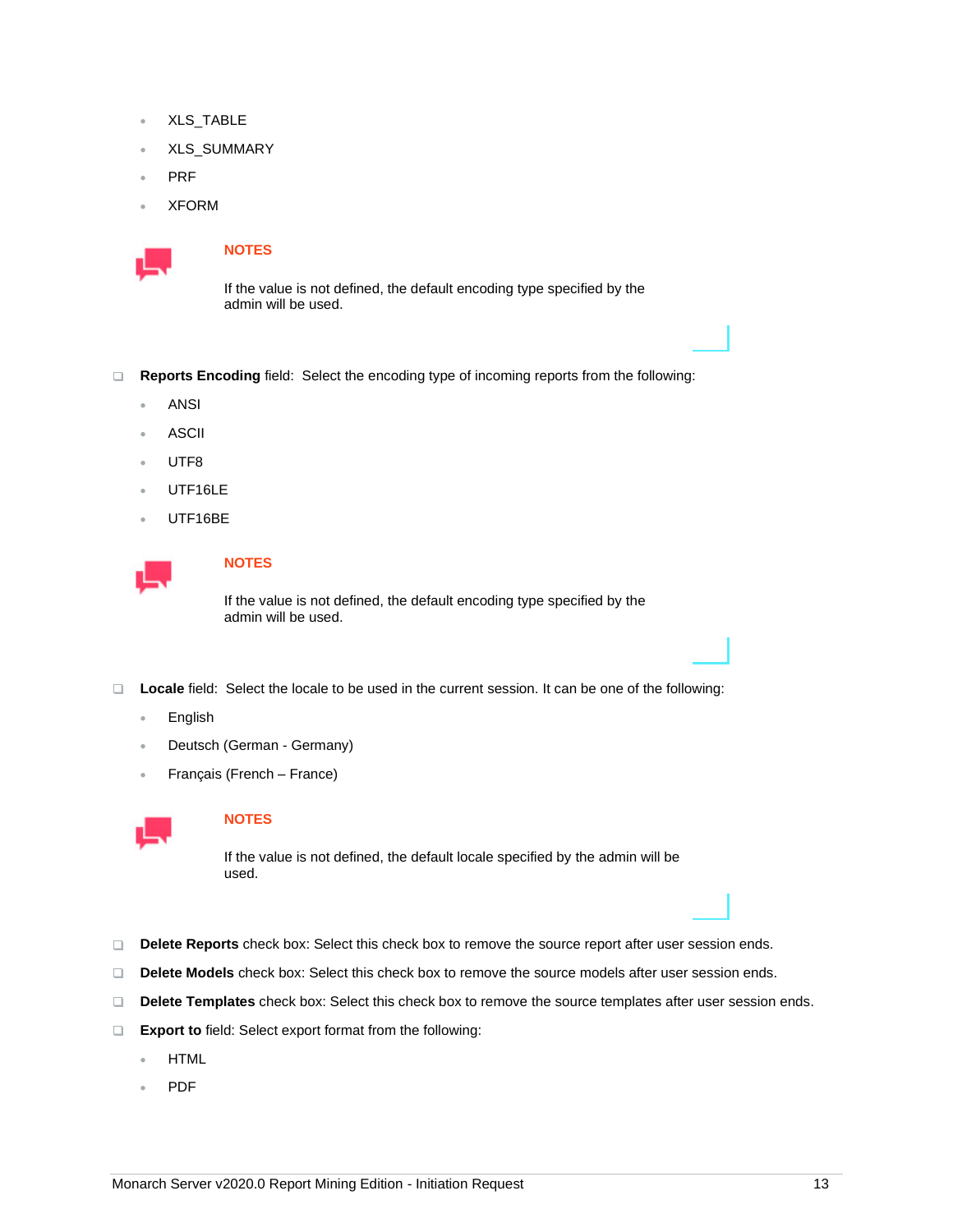- **CSV**
- XLS
- PRF



Different export formats are available depending on the selected **Default View** for report display.

- **Checksum** field: Contains the digital signature for the initiation request's parameters. The field is non-editable.
	- **Checksum button**: Click the button to generate a symmetric checksum.
	- **Checksum Asymmetric button**: Click the button to generate an asymmetric checksum.



## **NOTES**

The checksum type (symmetric/asymmetric) is defined by the administrator.

**Timestamp** field: Contains the timestamp of the request. The field is non-editable.



## **NOTES**

Timestamp is represented as the number of milliseconds that has elapsed since Jan 01, 1970 (Java-style date/time representation).

- **Connect** button: Click the button to open a report.
- □ **Connect in a New Window/Tab** button: Click the button to open a report in a new tab.
- **Reset** button: Click the button to clear insertions.